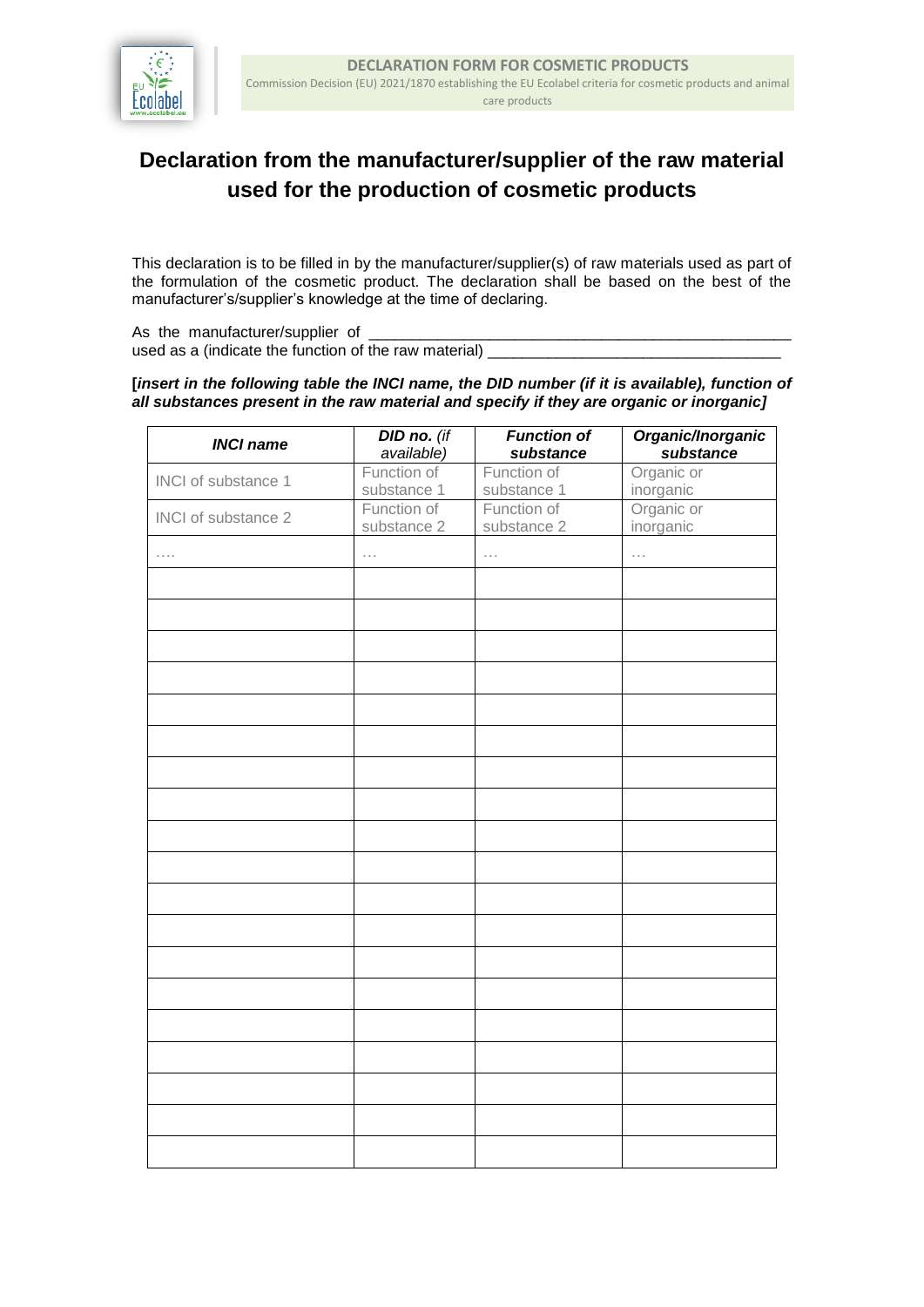

#### **DECLARATION FORM FOR COSMETIC PRODUCTS**

Commission Decision (EU) 2021/1870 establishing the EU Ecolabel criteria for cosmetic products and animal care products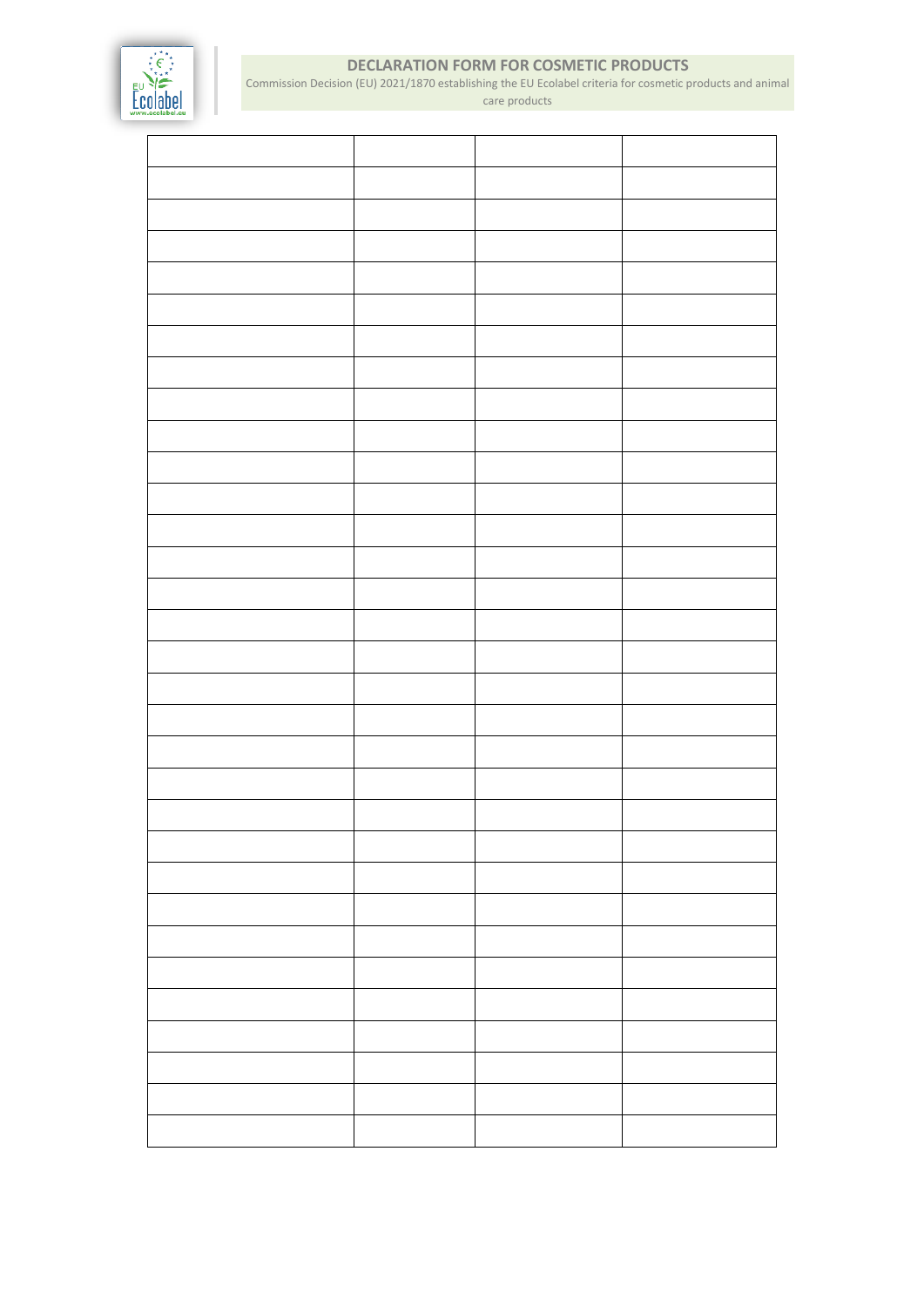

I declare the following statements to be true:

#### **Criterion 4: Excluded or restricted substances**

#### **(a) Restrictions on ingoing substances classified under Regulation (EC) No 1272/2008**

#### (a)(i) RESTRICTED SUBSTANCES

I declare that the raw materials do not contain restricted substances with the hazard statements specified in the Commission Decision, in accordance with the list in Table below on *Restricted hazard classes, categories and associated hazard statements codes.*

I declare that the raw materials contain the following amounts of restricted substances with the hazard statements specified in the Commission Decision, in accordance with the list in Table below on *Restricted hazard classes, categories and associated hazard statements codes.*

| Raw material | <b>Classified substance (INCI)</b> | <b>Classification</b> | Concentration<br>in the raw<br>material (%<br>weight by<br>weight) |
|--------------|------------------------------------|-----------------------|--------------------------------------------------------------------|
|              |                                    |                       |                                                                    |
|              |                                    |                       |                                                                    |
|              |                                    |                       |                                                                    |
|              |                                    |                       |                                                                    |
|              |                                    |                       |                                                                    |
|              |                                    |                       |                                                                    |
|              |                                    |                       |                                                                    |
|              |                                    |                       |                                                                    |
|              |                                    |                       |                                                                    |
|              |                                    |                       |                                                                    |
|              |                                    |                       |                                                                    |
|              |                                    |                       |                                                                    |
|              |                                    |                       |                                                                    |
|              |                                    |                       |                                                                    |
|              |                                    |                       |                                                                    |
|              |                                    |                       |                                                                    |
|              |                                    |                       |                                                                    |
|              |                                    |                       |                                                                    |
|              |                                    |                       |                                                                    |
|              |                                    |                       |                                                                    |
|              |                                    |                       |                                                                    |
|              |                                    |                       |                                                                    |
|              |                                    |                       |                                                                    |
|              |                                    |                       |                                                                    |
|              |                                    |                       |                                                                    |
|              |                                    |                       |                                                                    |
|              |                                    |                       |                                                                    |
|              |                                    |                       |                                                                    |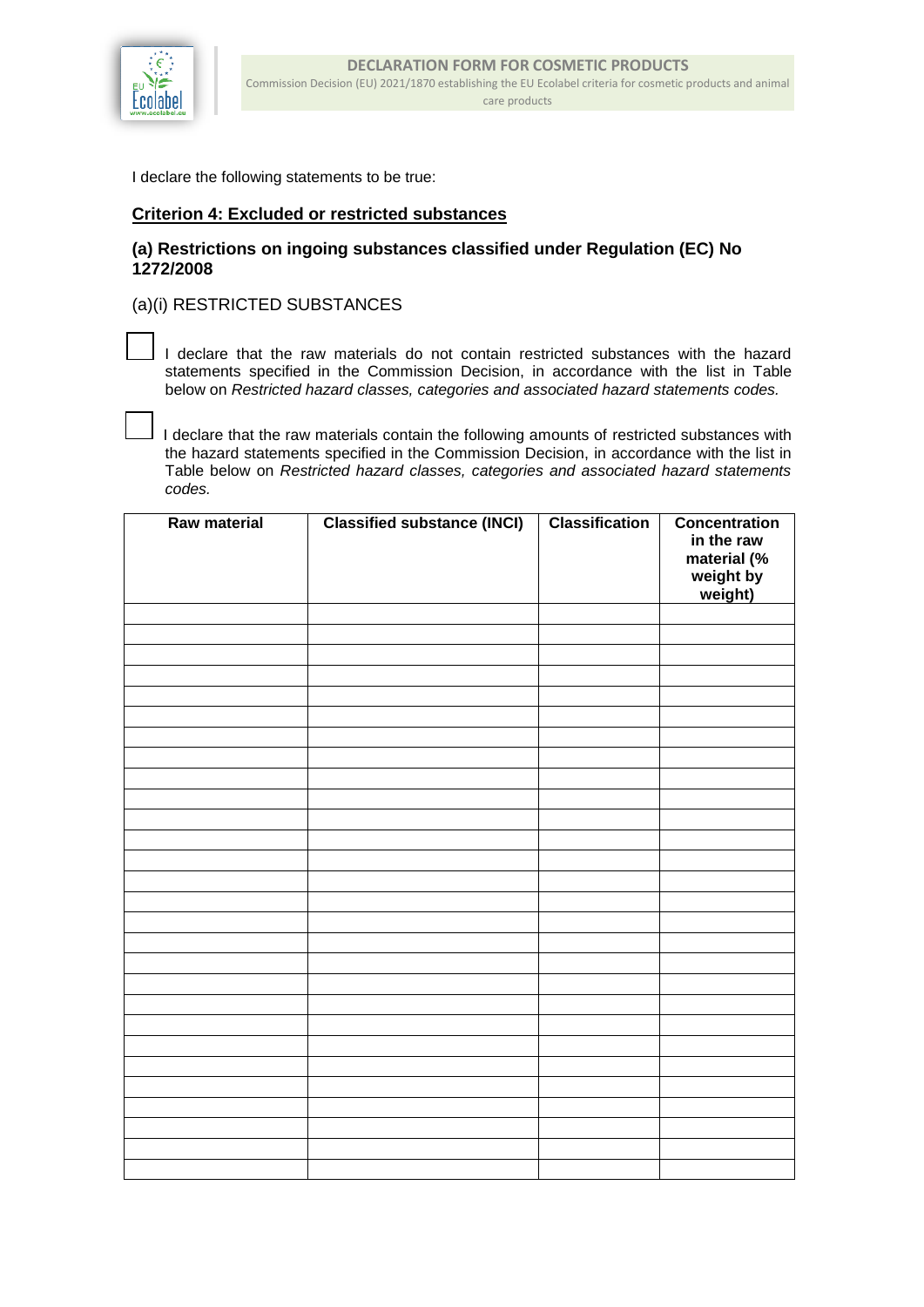

#### **DECLARATION FORM FOR COSMETIC PRODUCTS**

Commission Decision (EU) 2021/1870 establishing the EU Ecolabel criteria for cosmetic products and animal care products

*Restricted hazard classes, categories and associated hazard statements codes.*

| <b>Acute toxicity</b>                         |                                                |
|-----------------------------------------------|------------------------------------------------|
| <b>Categories 1 and 2</b>                     | Category 3                                     |
| H300 Fatal if swallowed                       | H301 Toxic if swallowed                        |
| H310 Fatal in contact with skin               | H311 Toxic in contact with skin                |
| H330 Fatal if inhaled                         | H331 Toxic if inhaled                          |
| H304 May be fatal if swallowed and enters     | EUH070 Toxic by eye contact                    |
| airways                                       |                                                |
| Specific target on organ toxicity             |                                                |
| <b>Category 1</b>                             | <b>Category 2</b>                              |
| H370 Causes damage to organs                  | H371 May cause damage to organs                |
| H372 Causes damage to organs through          | H373 May cause damage to organs through        |
| prolonged or repeated exposure                | prolonged or repeated exposure                 |
| Respiratory and skin sensitisation (*1)       |                                                |
| <b>Category 1A</b>                            | <b>Category 1B</b>                             |
| H317 May cause allergic skin reaction         | H317 May cause allergic skin reaction          |
| H334<br>May cause<br>allergy or<br>asthma     | May cause<br>allergy<br>H334<br>or<br>asthma   |
| symptoms or breathing difficulties if inhaled | symptoms or breathing difficulties if inhaled  |
| Hazardous to the aquatic environment          |                                                |
| <b>Categories 1 and 2</b>                     | Category 3 and 4                               |
| H400 Very toxic to aquatic life               | H412 Harmful to aquatic life with long-lasting |
|                                               | effects                                        |
| H410 Very toxic to aquatic life with long-    | H413 May cause long-lasting effects to         |
| lasting effects                               | aquatic life                                   |
| H411 Toxic to aquatic life with long-lasting  |                                                |
| effects                                       |                                                |
| Hazardous to the ozone layer                  |                                                |
| H420 Hazardous to the ozone layer             |                                                |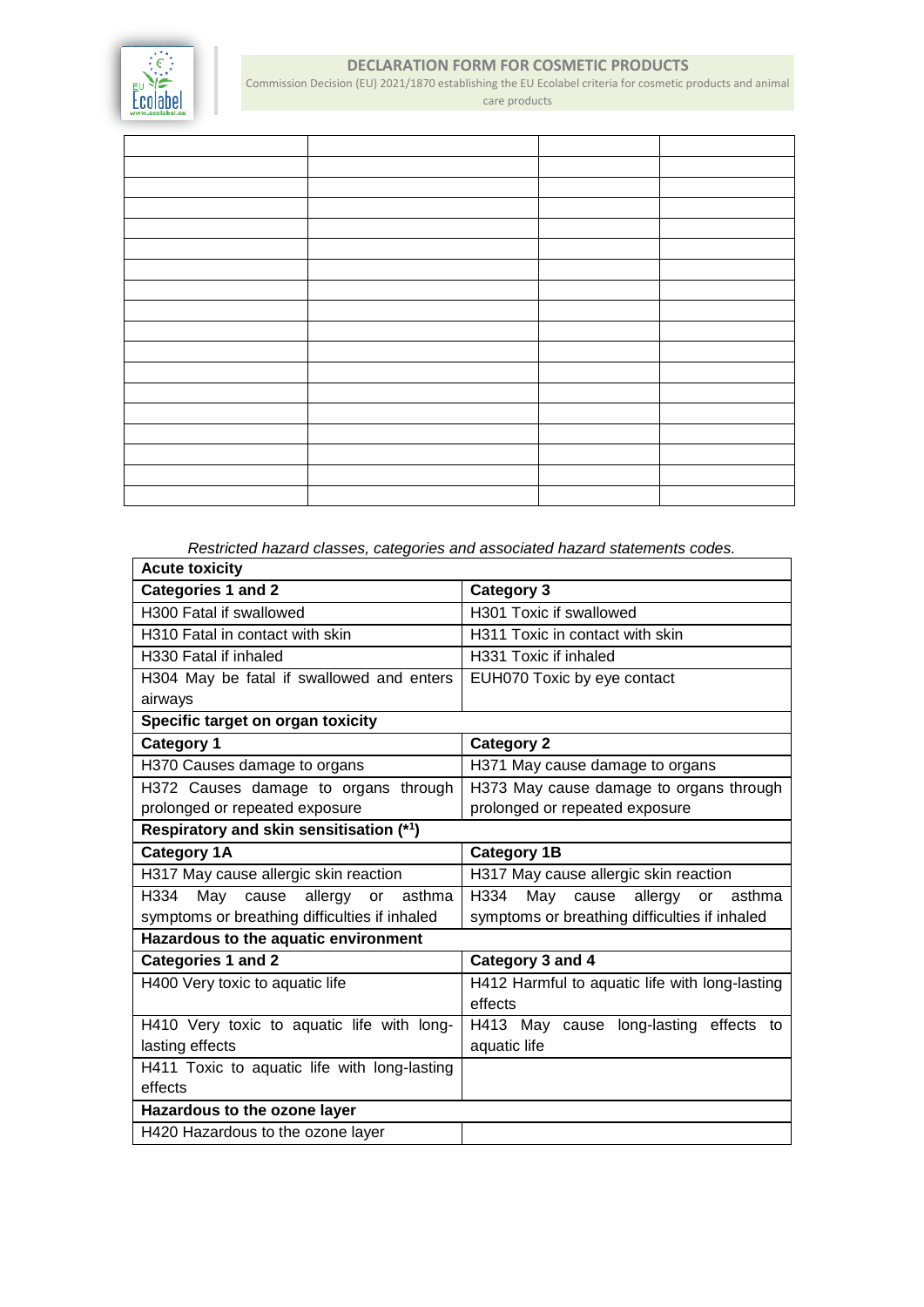

I declare that the raw materials contain the following derogated substances **[insert the name and the amount in the final product of these substances]:**

| <b>Substance</b>                                                                                                                                                                         | <b>Applicability</b>               | <b>Hazard statement</b>                                       | Name of the<br>substances<br>(INCI) | Concentration<br>in the raw<br>material (%<br>weight by<br>weight) |  |  |
|------------------------------------------------------------------------------------------------------------------------------------------------------------------------------------------|------------------------------------|---------------------------------------------------------------|-------------------------------------|--------------------------------------------------------------------|--|--|
| <b>Surfactants</b>                                                                                                                                                                       | Rinse-off and<br>leave-on products | H412 Harmful to<br>aquatic life with long-<br>lasting effects |                                     |                                                                    |  |  |
| Sodium<br>Fluoride                                                                                                                                                                       | Rinse-off oral care<br>products    | H <sub>301</sub> : Toxic if<br>swallowed                      |                                     |                                                                    |  |  |
| Enzymes (*)                                                                                                                                                                              | Rinse-off and<br>leave-on products | H317 May cause<br>allergic skin reaction                      |                                     |                                                                    |  |  |
| a-tocopheryl<br>acetate                                                                                                                                                                  | Rinse-off and<br>leave-on products | H317 May cause<br>allergic skin reaction                      |                                     |                                                                    |  |  |
| Amidoamin<br>/**'                                                                                                                                                                        | Rinse-off and<br>leave-on products | H317 May cause<br>allergic skin reaction                      |                                     |                                                                    |  |  |
| (*) Including stabilisers and preservatives in the enzyme raw material.<br>$(**)$ Can be included with a maximum concentration of 0.3 % w/w as an impurity in<br>Cocamidopropyl Betaine. |                                    |                                                               |                                     |                                                                    |  |  |

# (a)(ii) EXCLUDED SUBSTANCES

I declare that the raw materials do not contain the following amounts of excluded substances in accordance with Regulation (EC) No 1272/2008 and in accordance with the list in Table below on *Excluded hazard classes, categories and associated hazard statements codes.*

I declare that the raw materials contain the following amounts of excluded substances in accordance with Regulation (EC) No 1272/2008 and in accordance with the list in Table below on *Excluded hazard classes, categories and associated hazard statements codes.*

| Raw material | <b>Classified substance (INCI)</b> | <b>Classification</b> | <b>Concentration</b><br>in the raw<br>material (%<br>weight by<br>weight) |
|--------------|------------------------------------|-----------------------|---------------------------------------------------------------------------|
|              |                                    |                       |                                                                           |
|              |                                    |                       |                                                                           |
|              |                                    |                       |                                                                           |

*Excluded hazard classes, categories and associated hazard statements codes.*

| Carcinogenic, mutagenic or toxic for reproduction |                                              |  |  |  |
|---------------------------------------------------|----------------------------------------------|--|--|--|
| <b>Categories 1A and 1B</b>                       | <b>Category 2</b>                            |  |  |  |
| H340 May cause genetic defects                    | H341 Suspected of causing genetic defects    |  |  |  |
| H350 May cause cancer                             | H351 Suspected of causing cancer             |  |  |  |
| H350i May cause cancer by inhalation              |                                              |  |  |  |
| H360F May damage fertility                        | H361f Suspected of damaging fertility        |  |  |  |
| H360D May damage the unborn child                 | H361d Suspected of damaging the unborn child |  |  |  |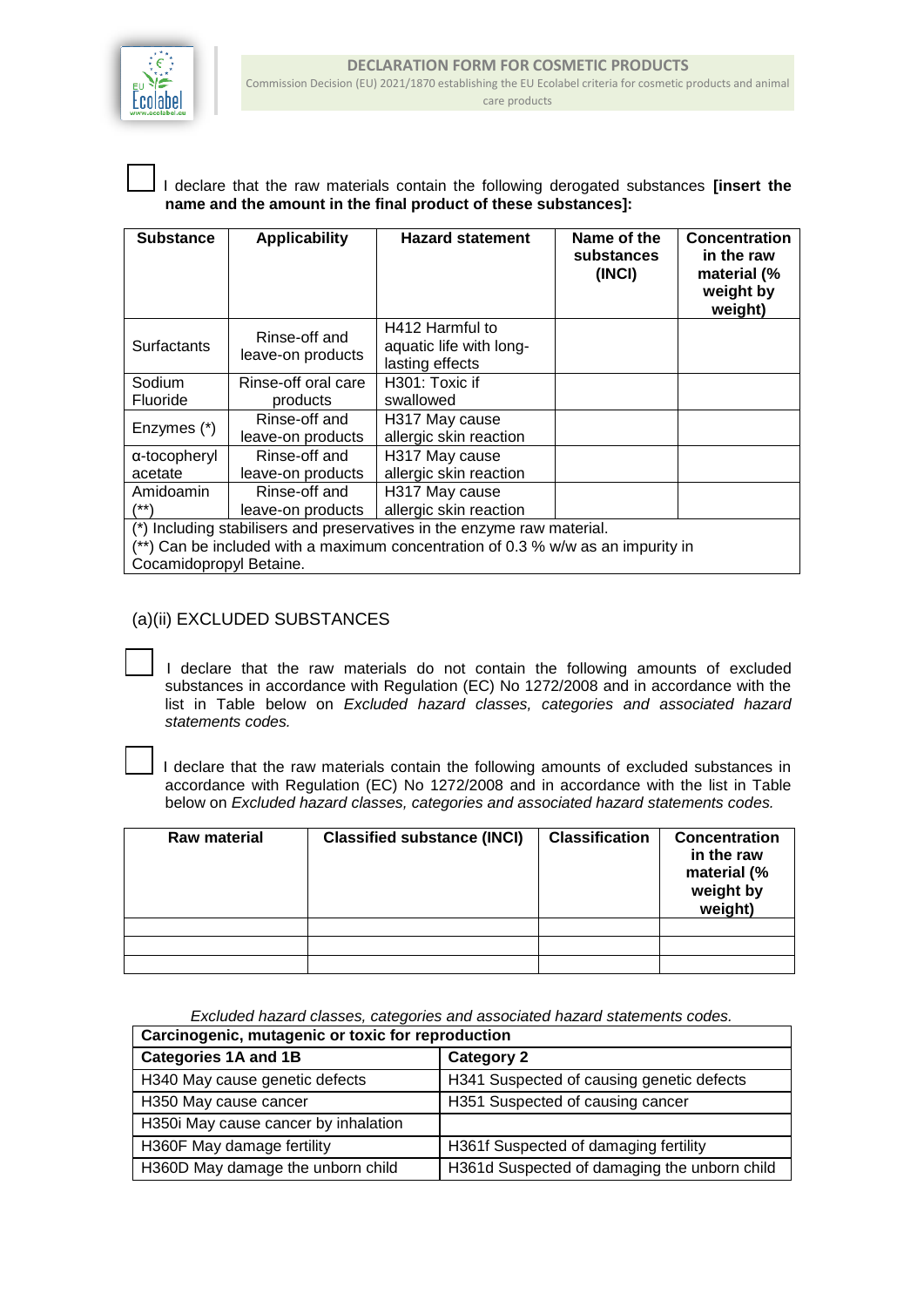

| H360FD May                                                        | damage fertility.                                                                    |  |  |  | May   H361fd Suspected of damaging |  |  | fertility. |
|-------------------------------------------------------------------|--------------------------------------------------------------------------------------|--|--|--|------------------------------------|--|--|------------|
| Suspected of damaging the unborn child<br>damage the unborn child |                                                                                      |  |  |  |                                    |  |  |            |
|                                                                   | H360Fd May damage fertility. Suspected<br>H362 May cause harm to breast fed children |  |  |  |                                    |  |  |            |
|                                                                   | of damaging the unborn child                                                         |  |  |  |                                    |  |  |            |
| H360Df May damage the unborn child.                               |                                                                                      |  |  |  |                                    |  |  |            |
| Suspected of damaging fertility                                   |                                                                                      |  |  |  |                                    |  |  |            |

I declare that the raw materials contain the following derogated substances **[insert the name and the amount in the final product of these substances]:**

| <b>Substance</b>                       | <b>Applicability</b>                                                        | Hazard<br>statement                        | <b>Derogation</b><br>conditions                                                                                            | Name of<br>the.<br>substances<br>(INCI) | <b>Concentration</b><br>in the raw<br>material (%<br>weight by<br>weight) |
|----------------------------------------|-----------------------------------------------------------------------------|--------------------------------------------|----------------------------------------------------------------------------------------------------------------------------|-----------------------------------------|---------------------------------------------------------------------------|
| Titanium<br>dioxide<br>(nano-<br>form) | UV filters in<br>leave-on<br>products with<br>sun<br>protection<br>function | H351:<br>Suspected<br>of causing<br>cancer | Must comply with<br>SCCS/1516/13,<br>SCCS/1580/16, and<br>SCCS/1583/17. It<br>cannot be used in<br>powder or spray<br>form |                                         |                                                                           |

# **(b) Specified excluded substances**

- $\Box$  I the undersigned, hereby declare that the following ingoing substances and mixtures have not been included in the supplied components, neither as part of the formulation nor as part of any mixture included in the formulation:
	- Alkyl phenol ethoxylates (APEOs) and other alkyl phenol derivatives;
	- Butylated Hydroxytoluene (BHT) [2] and Butylated hydroxyanisole (BHA);
	- Cocamide DEA;
	- Deltamethrin;
	- Diethylenetriaminepentaacetic acid (DTPA) and its salts;
	- Ethylenediaminetetraacetic acid (EDTA) and its salts and non-readily biodegradable phosphonates;
	- Microplastics and microbeads;
	- Mineral oil saturated hydrocarbons (MOSH) and mineral oil aromatic hydrocarbons (MOAH) in lip care products, where the recommendations by Cosmetic Europe for mineral oils are not complied;
	- Nanomaterials, unless used according to the conditions laid down for specific nanomaterials in Annexes III, IV and VI to Regulation (EC) No 1223/2009 ;
	- Nitromusks and polycyclic musks;
	- Perfluorinated and polyfluorinated substances;
	- Phthalates;
	- Resorcinol;
	- Sodium hypochlorite, chloramine and sodium chlorite;
	- Sodium Lauryl Sulphate (SLS) in toothpaste products;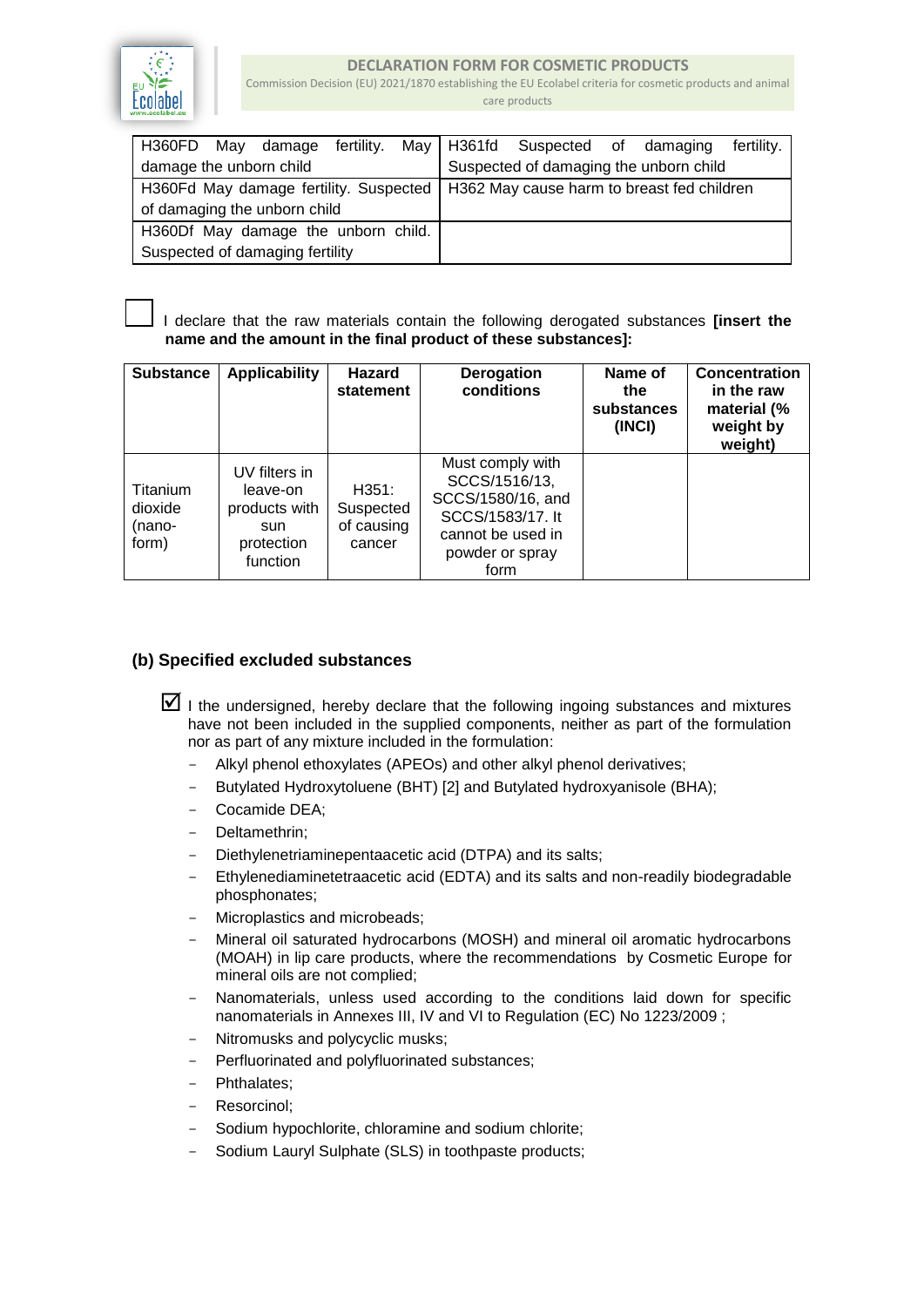

-Sodium phosphate, dihydrate; Disodium phosphate, heptahydrate; Trisodium orthophosphate; and Phosphoric acid, trisodium salt, dodecahydrate [4];

- Substances identified to have endocrine disrupting properties;
- The following fragrances: benzyl salicylate, butylphenyl metylpropional, tetramethyl acetyloctahydranophthalenes (OTNE);
- The following isoflavones: daidzein, genistein;
- The following preservatives: benzalkonium chloride, formaldehyde releasers, isothiazolinones, kojic acid, parabens, triclocarban, triclosan;
- The following UV filters: benzophenone, benzophenone-1, benzophenone-2, benzophenone-3, benzophenone-4, benzophenone-5, ethylhexyl methoxycinnamate, homosalate, octocrylene;
- Triphenyl phosphate.

# **(c) Restrictions on Substances of Very High Concern (SVHCs)**

 $\Box$  I declare that these ingoing substances are not identified as "substances of very high concern" and included in the list provided for in Article 59(1) of Regulation (EC) No 1907/2006.

 $\Box$  I declare that the latest list of SVHCs has been used on the date of this declaration.

# **(d) Fragrances**

I declare that the recommendations of the IFRA Standards concerning prohibition, restricted use and specified purity criteria for materials are followed during manufacture.

# *I attach supporting information*.

I declare that the parfum do not contain BHT.

I declare that the content of BHT in the parfum is below 100ppb.

*<sup>I</sup> attach supporting information*.

I do not supply fragrances.

# **(e) Preservatives**

Name of the raw material:

I declare that the preservatives do not release or degrade to substances that are classified in accordance with the requirements of criterion 4 (b).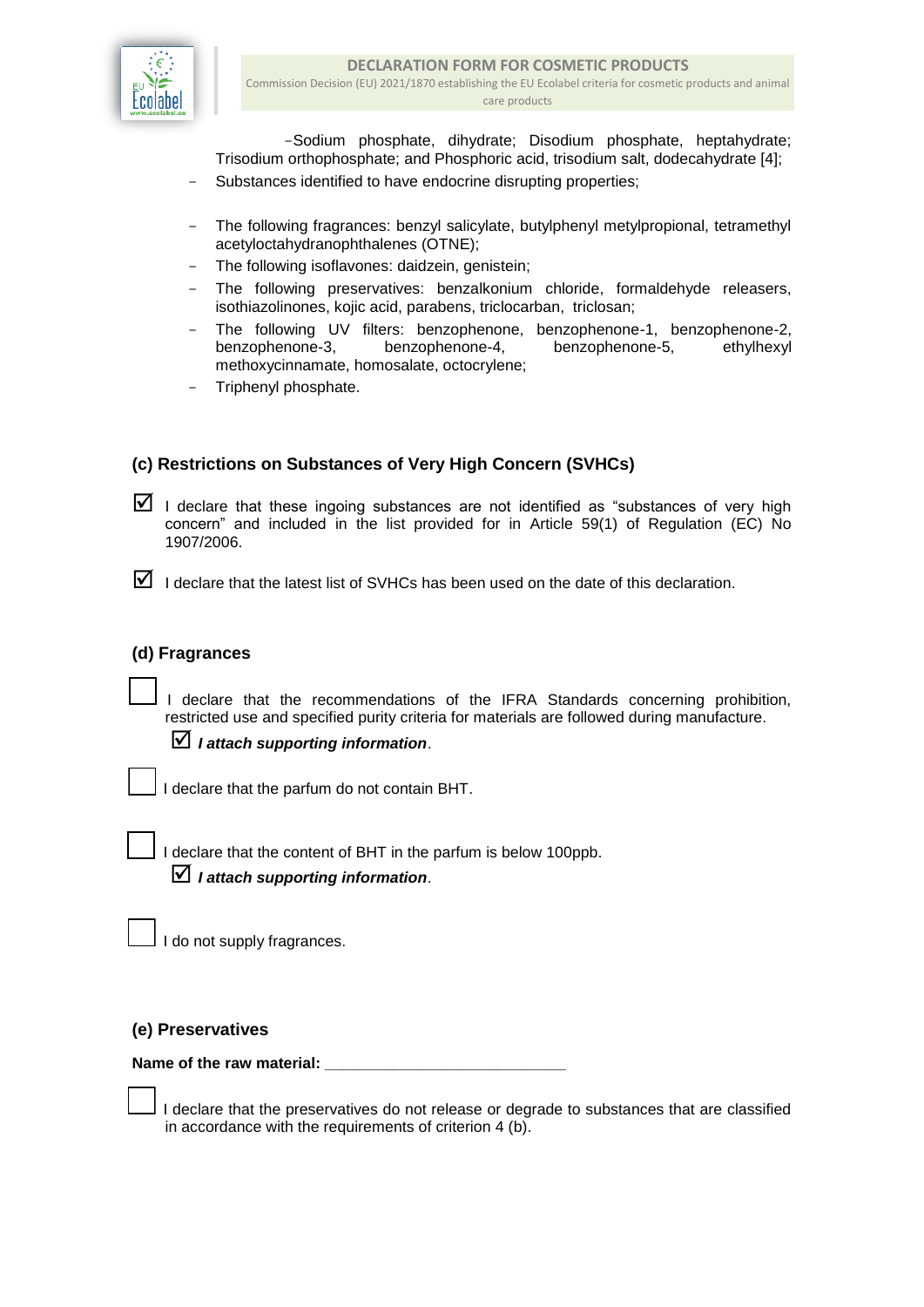|                                                                                                                                                                                                                               | <b>DECLARATION FORM FOR COSMETIC PRODUCTS</b><br>care products | Commission Decision (EU) 2021/1870 establishing the EU Ecolabel criteria for cosmetic products and animal |  |
|-------------------------------------------------------------------------------------------------------------------------------------------------------------------------------------------------------------------------------|----------------------------------------------------------------|-----------------------------------------------------------------------------------------------------------|--|
| [choose the most appropriate according to the criterion text]:                                                                                                                                                                |                                                                | I declare that the preservatives used in the product are not bioaccumulating                              |  |
|                                                                                                                                                                                                                               |                                                                |                                                                                                           |  |
| $log K_{ow} =$ (limit: < 4,0)                                                                                                                                                                                                 |                                                                |                                                                                                           |  |
| The raw material does not contain preservatives.                                                                                                                                                                              |                                                                |                                                                                                           |  |
| (f) Colorants                                                                                                                                                                                                                 |                                                                |                                                                                                           |  |
|                                                                                                                                                                                                                               |                                                                |                                                                                                           |  |
| The raw material contains colouring agents not approved for use in food. I declare that the<br>colorants used in the product are not bioaccumulating <i>[choose the most appropriate</i><br>according to the criterion text]: |                                                                |                                                                                                           |  |
| $BCF =$ (limit: < 500)                                                                                                                                                                                                        |                                                                |                                                                                                           |  |
| $log K_{ow} =$ (limit: < 4,0)                                                                                                                                                                                                 |                                                                |                                                                                                           |  |
| M<br>$\mathbf{I}$                                                                                                                                                                                                             | attach supporting information:                                 | information<br><i>[indicate</i>                                                                           |  |
| The raw material contains colouring agents approved for use in food.                                                                                                                                                          |                                                                |                                                                                                           |  |
| $\sqrt{ }$ <i>I</i> attach                                                                                                                                                                                                    | supporting information:                                        | <i>[indicate</i><br>information                                                                           |  |
| attached]                                                                                                                                                                                                                     |                                                                |                                                                                                           |  |
| The raw material does not contain colouring agents                                                                                                                                                                            |                                                                |                                                                                                           |  |
|                                                                                                                                                                                                                               |                                                                |                                                                                                           |  |
|                                                                                                                                                                                                                               |                                                                |                                                                                                           |  |
| (g) UV filters                                                                                                                                                                                                                |                                                                |                                                                                                           |  |
|                                                                                                                                                                                                                               |                                                                |                                                                                                           |  |
| The raw material contains UV filters. I declare that the UV filter used in the product are not<br>bioaccumulating [choose the most appropriate according to the criterion text]:                                              |                                                                |                                                                                                           |  |
| $BCF =$ (limit: < 500)                                                                                                                                                                                                        |                                                                |                                                                                                           |  |
| $log K_{ow} =$ (limit: < 4,0)                                                                                                                                                                                                 |                                                                |                                                                                                           |  |
| Or<br>$NOEC/ECx:$ (limit: > 0,1 mg/l)                                                                                                                                                                                         |                                                                |                                                                                                           |  |